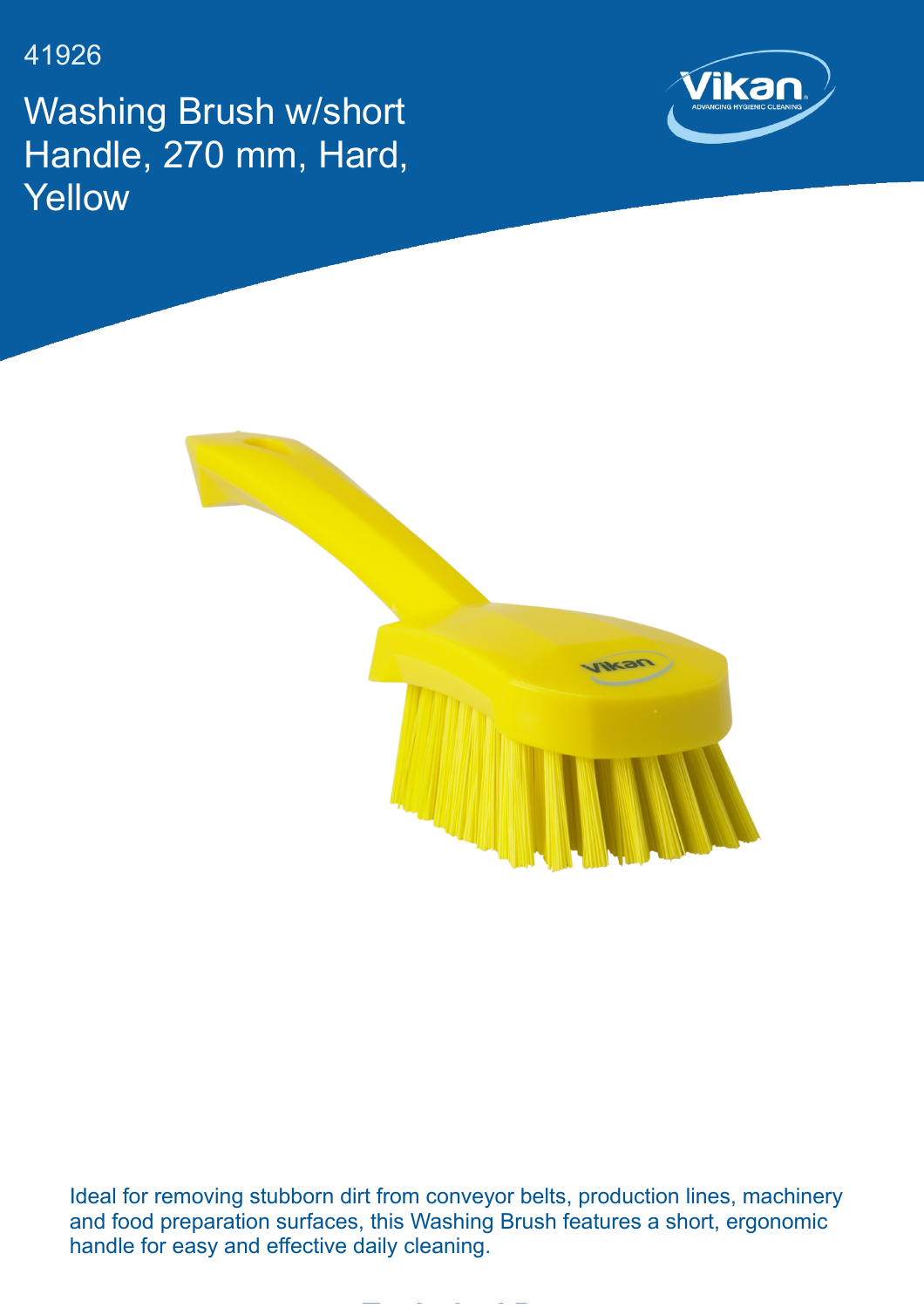## **Technical Data**

| <b>Item Number</b>                                                                        | 41926                                                                     |
|-------------------------------------------------------------------------------------------|---------------------------------------------------------------------------|
| <b>Visible bristle length</b>                                                             | 36 mm                                                                     |
| <b>Material</b>                                                                           | Polypropylene<br><b>Polyester</b><br><b>Stainless Steel (AISI</b><br>304) |
| Complies with (EC) 1935/2004 on food contact materials <sup>1</sup>                       | Yes                                                                       |
| Produced according to EU Regulation 2023/2006/EC of Good<br><b>Manufacturing Practice</b> | Yes                                                                       |
| <b>FDA compliant raw material (CFR 21)</b>                                                | Yes                                                                       |
| Complies with UK 2019 No. 704 on food contact materials                                   | Yes                                                                       |
| Meets the REACH Regulation (EC) No. 1907/2006                                             | Yes                                                                       |
| Use of phthalates and bisphenol A                                                         | <b>No</b>                                                                 |
| <b>Is Halal and Kosher compliant</b>                                                      | Yes                                                                       |
| <b>Design Registration No.</b>                                                            | EU 002025700-0001-3.<br>GB 20257000001-3                                  |
| <b>Box Quantity</b>                                                                       | 10 Pcs.                                                                   |
| Quantity per Pallet (80 x 120 x 200 cm)                                                   | 1040 Pcs                                                                  |
| <b>Quantity Per Layer (Pallet)</b>                                                        | 80 Pcs.                                                                   |
| <b>Box Length</b>                                                                         | 380 mm                                                                    |
| <b>Box Width</b>                                                                          | 285 mm                                                                    |
| <b>Box Height</b>                                                                         | 135 mm                                                                    |
| Length                                                                                    | 270<br>mm                                                                 |
| <b>Width</b>                                                                              | 70 mm                                                                     |
| <b>Height</b>                                                                             | 85 mm                                                                     |
| <b>Net Weight</b>                                                                         | $0.21$ kg                                                                 |
| <b>Weight bag (Recycling Symbol "4" Low Density Polyethylene</b><br>(LDPE)                | 0.0056 kg                                                                 |
| <b>Weight cardboard</b>                                                                   | $0.065$ kg                                                                |
| <b>Tare total</b>                                                                         | 0.0706 kg                                                                 |
| <b>Gross Weight</b>                                                                       | $0.28$ kg                                                                 |
| <b>Cubik metre</b>                                                                        | 0.001607 M3                                                               |
| <b>Recommended sterilisation temperature (Autoclave)</b>                                  | 121 °C                                                                    |
| <b>Max. cleaning temperature (Dishwasher)</b>                                             | 93 °C                                                                     |
| Max usage temperature (food contact)                                                      | 80 °C                                                                     |
| Max usage temperature (non food contact)                                                  | 100 °C                                                                    |
| Min. usage temperature <sup>3</sup>                                                       | $-20 °C$                                                                  |
| <b>Max. drying temperature</b>                                                            | 100 °C                                                                    |
| Min. pH-value in usage concentration                                                      | 2 pH                                                                      |